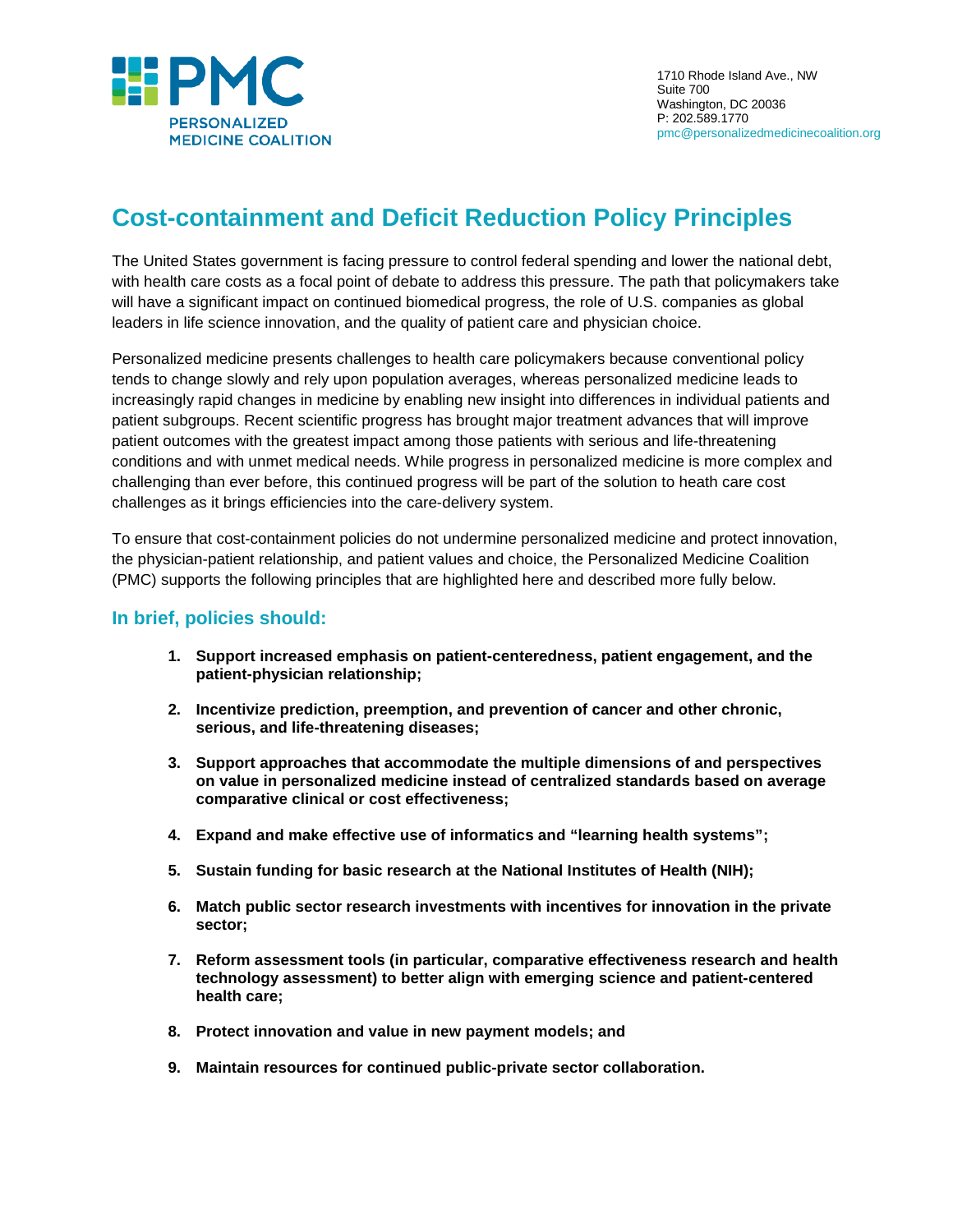# **In greater detail, policies should:**

#### **1) Support increased emphasis on patient-centeredness, patient engagement, and the patientphysician relationship;**

As the health care delivery system continues to evolve, it is vital that measures and standards be implemented that appropriately define and protect value with the understanding that a good outcome must be defined in terms of what is meaningful and valuable to the individual patient. Further, policy should recognize and support the central role of physicians and other caregivers in advancing personalized, evidence-based, and high-quality care. Therefore, PMC believes that a deliberate and comprehensive shift away from health care based on population averages and towards patient-centered care is central to improving health care outcomes and addressing a patient's perception of value.

## **2) Incentivize prediction, preemption, and prevention of cancer and other chronic, serious, and life-threatening diseases;**

Individuals with chronic diseases and other serious, life-threatening diseases account for roughly 84 percent of U.S. health care spending<sup>[1](#page-1-0)</sup>. PMC believes that policies should promote improved care management throughout the continuum of care. A health system that focuses on care that is predictive, preemptive, and preventive has the potential to revolutionize health care by allowing clinicians to individualize therapy for patients through the early diagnosis of disease and risk assessment in order to optimize clinical outcomes and to better manage patients before disease symptoms appear. This course requires a system-wide approach to care management, and continued development and use of diagnostic tests for biomarkers to enable patients and their health care team to predict, preempt, or prevent chronic, serious, and life-threatening disease.

## **3) Support approaches that accommodate the multiple dimensions of and perspectives on value in personalized medicine instead of centralized standards based on average comparative clinical or cost effectiveness;**

Coverage or reimbursement policy based on "one-size-fits-all" definitions of comparative clinical or cost effectiveness fail to recognize differences in patient needs and preferences and is misaligned with the progress in personalized medicine. This type of policy has resulted in significant barriers to access to the treatment options that are best for the individual and chills medical progress.

Policies that rely on clinical "superiority" standards fail to recognize the multiple dimensions of value in personalized medicine as those standards are often based on population averages that do not reflect individual response, preferences, or needs. PMC believes that continued promotion and focus on personalized medicine will help improve health outcomes and will also reduce the overall cost burden.

Personalized medicines will help tailor therapies to what is most appropriate for an individual patient, with the potential to increase the efficacy and safety of medications.

<span id="page-1-0"></span><sup>1</sup> Anderson, Gerard. "Chronic Care: Making the Case for Ongoing Care." RWJF.org. Robert Wood Johnson Foundation. March 2010. P.16.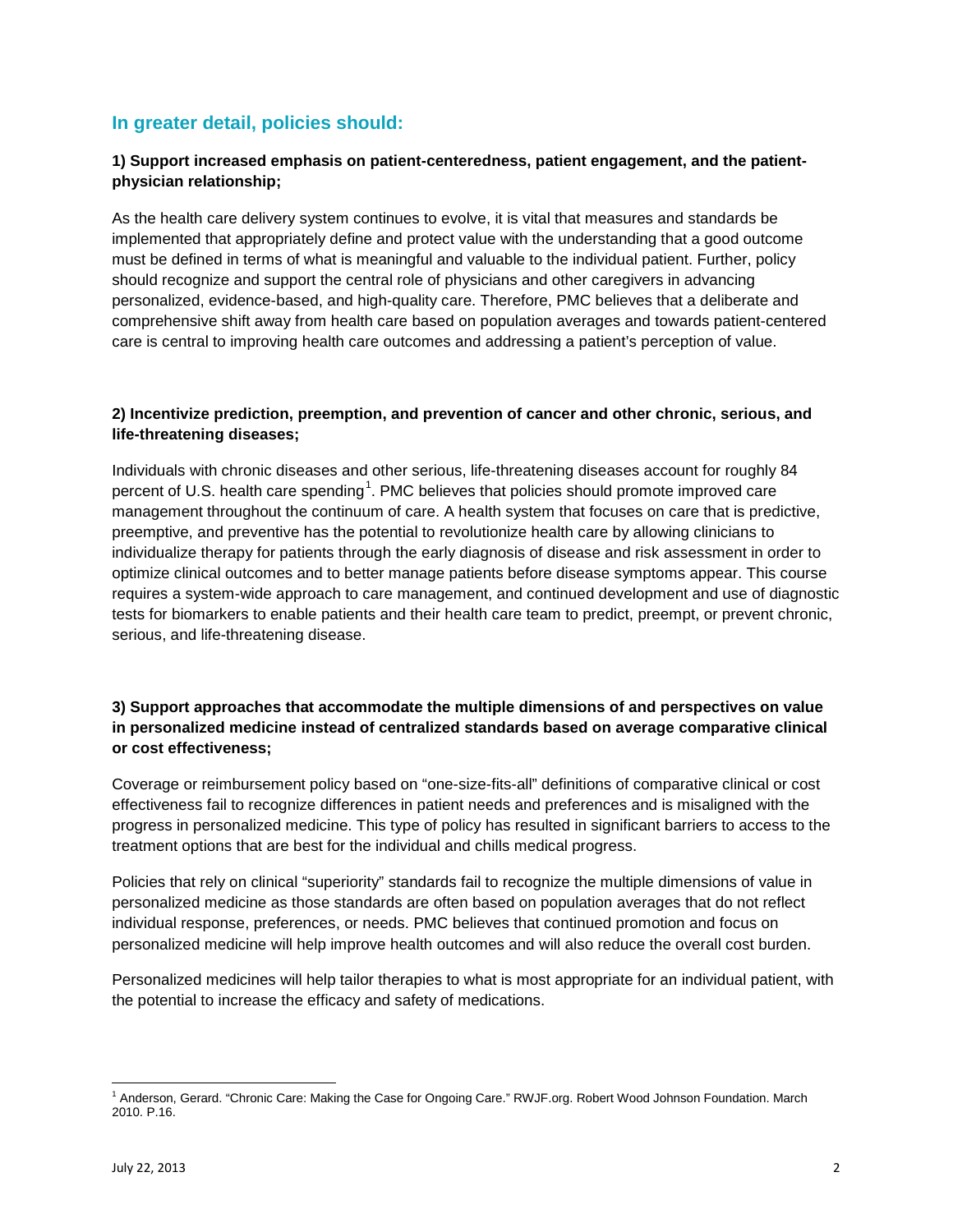#### **4) Expand and make effective use of informatics and "learning health systems";**

Clinical innovation has continually outpaced standards of care, resulting in patients not taking advantage of new treatments and technologies that may dramatically improve their health outcomes while reducing long-term health care costs. Policies that set unrealistic evidence standards that require long-term studies can significantly impede the adoption of innovative medical advances and delay patient access to new, lifesaving treatments. PMC believes that there must be a continual learning system to aggregate, analyze, and apply evidence-based knowledge to patient care. PMC believes that health informatics and electronic health record (EHR) systems must be used to promote continual learning systems that will help improve patient care, reduce costs, and accelerate the process of drug development.

#### **5) Sustain funding for basic research at the National Institutes of Health (NIH);**

Investments in scientific research have led to countless discoveries and medical breakthroughs and deficit reduction proposals must not be achieved by hindering future discovery of new tests and treatments for unmet medical needs. Current policies already leave the NIH vulnerable to dramatic budget cuts that would not only stall medical innovation, but could trigger a loss of jobs and critical economic activity. PMC believes that funding for basic research at the NIH must be sustained.

#### **6) Match public sector research investments with incentives for innovation in the private sector;**

Continued support for basic research will prove futile if not paired with coverage and payment policy that provides incentives for continued innovation. Blunt reimbursement and payment cuts will work to discourage continued development of advances in personalize medicine and other new technologies. PMC believes that there must be an appropriate pathway to ensure timely coverage and adequate payment for novel diagnostic tests, targeted therapies, and treatment combinations that are at the forefront of advances in personalized medicine. Policymakers must support coverage and reimbursement policy that promotes the development of new technologies that can harness the health and economic benefits of personalized medicine.

## **7) Reform assessment tools (in particular, comparative effectiveness research and health technology assessment) to better align with emerging science and patient-centered health care;**

Comparative effectiveness research (CER) and health technology assessment (HTA) must align with patient response, needs, and values, as well as with emerging science and changing clinical practices. If conducted properly, CER and HTA can help optimize decision-making by patients and clinicians by ultimately providing appropriate clinical and patient-centered information that better reflects individual preferences and needs. To achieve improved health outcomes and efficient use of resources, PMC believes that CER and HTA must shift from a retrospective, static paradigm to a prospective, dynamic paradigm. Such a shift will allow for the rapid pace of change in personalized medicine to emerge and improve patient care. It will also improve understanding of how the optimal clinical role and value of new tests and treatments evolve after initial introduction. By guiding patient-centered research focused on the biological differences among individual patient populations and by disseminating meaningful clinical information, CER and HTA can help patients and clinicians make informed health care decisions that will improve health outcomes and address long-term health care costs.